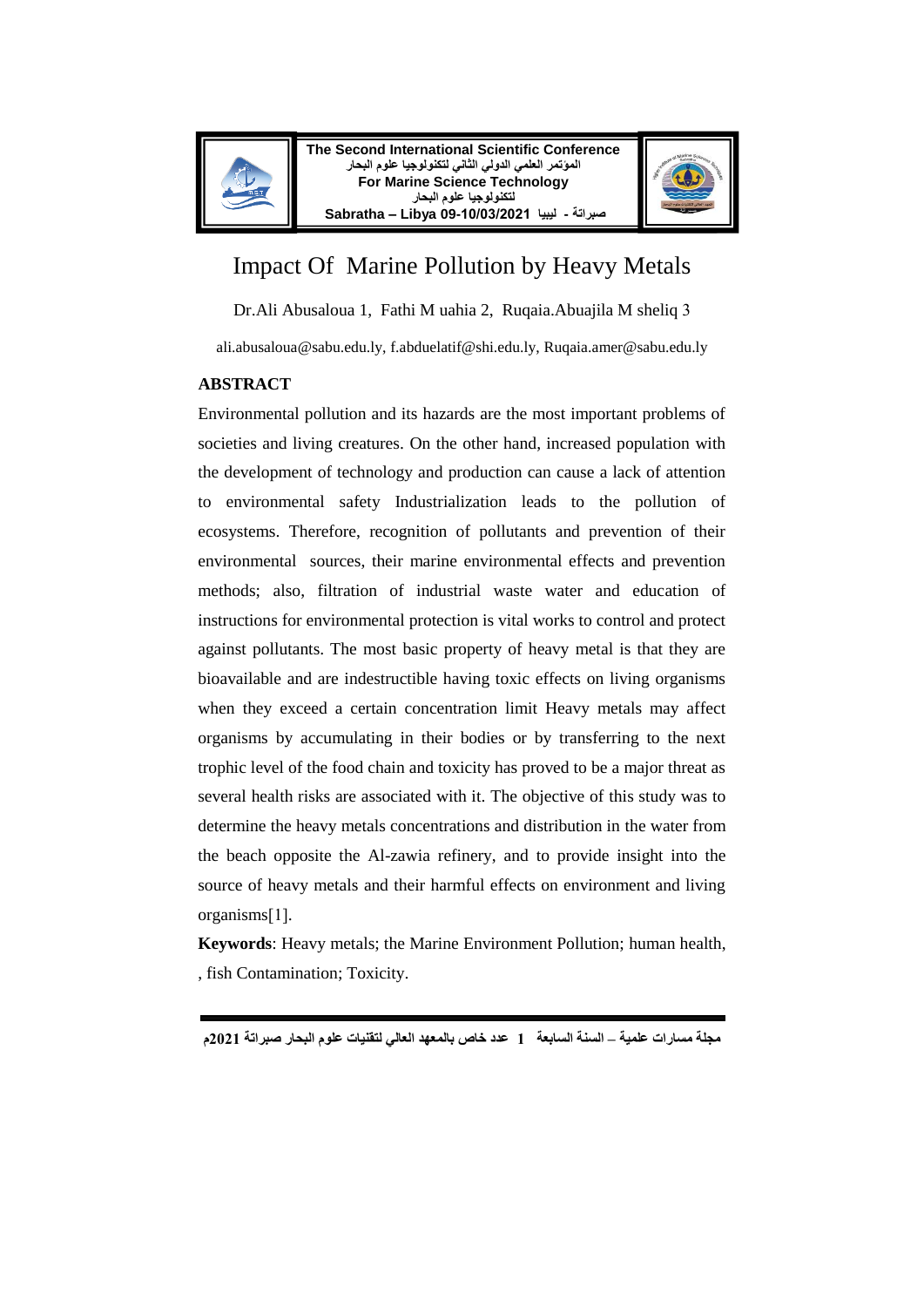



# **1. INTRODUCTION**

Heavy metal is a general collective term which is applied to the group of metal and metalloids, many of them have biotoxic effects due to which they became harmful. These metals are released into environment by both natural and arthropogenic sources such as mining and industrial activities. Urban sewage and industrial effluents are the main factor for the pollution by heavy metals. Heavy metals refers to any metallic element that have relatively high density and is toxic or poisonous even at low

concentration. Heavy metal is collective term which is applied to the group of metals and metalloids with atomic density greater than 4g/cm3 or 5 times or more greater than water [1].

Fish is a rich source of nutrients, however, its nutritional value may be affected by the environment in which it exists. The threat of toxic and trace metals in the environment is more serious than those of other pollutants due to their non-biodegradable nature. This is coupled with their bio-accumulative and biomagnification potentials. Within the aquatic habitat fish cannot escape from the detrimental effects of these pollutants. Heavy metal toxicity as a result of fish consumption can result in damage or reduced mental and central nervous system function, lower energy levels, and damage to blood composition, lungs, kidneys, bones, liver and other vital organs. Long term exposure may result in slowly progressing physical, muscular, and

**مجلة مسارات علمية – السنة السابعة 2 عدد خاص بالمعهد العالي لتقنيات علوم البحار صبراتة 2021م**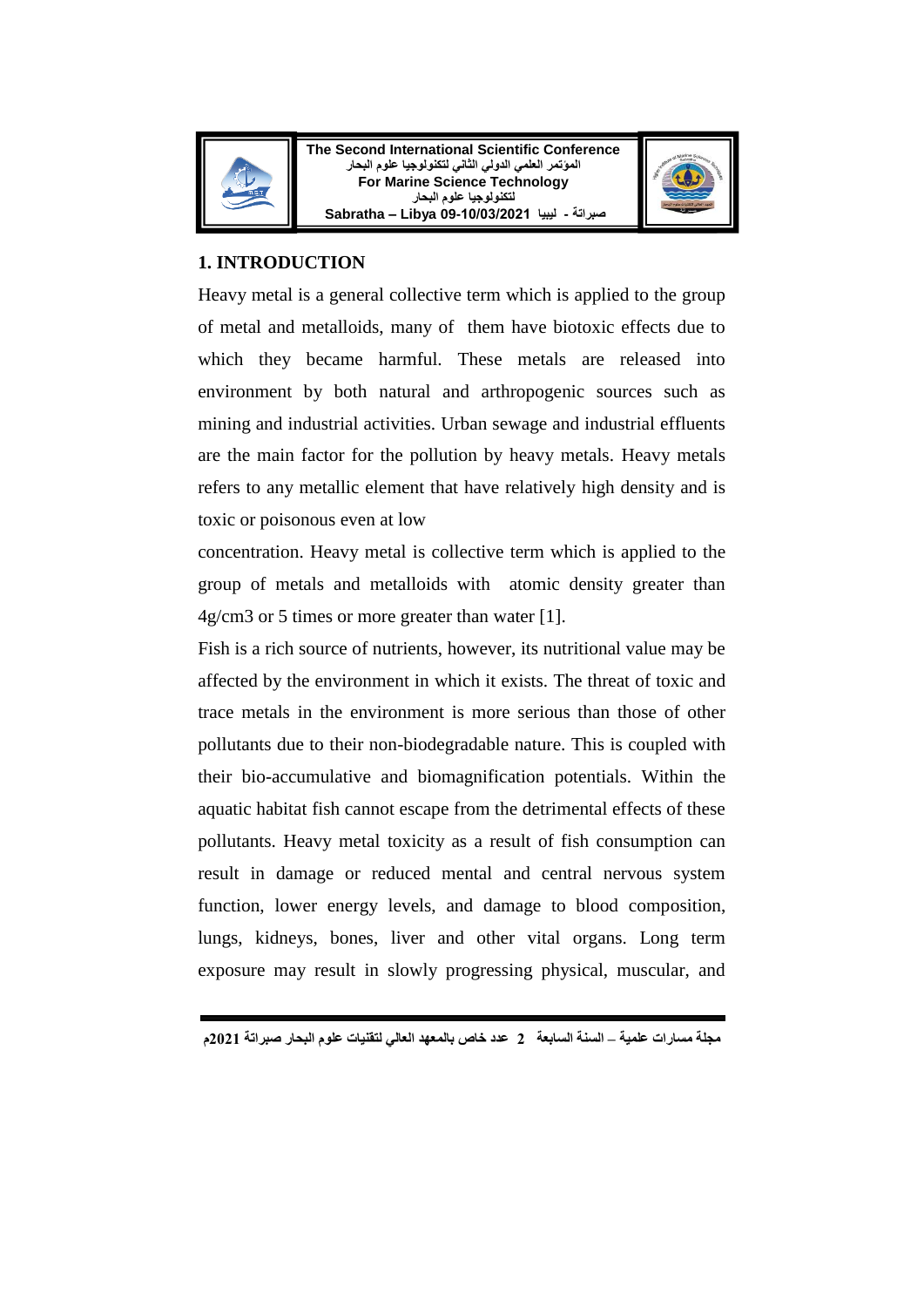

**The Second International Scientific Conference المؤتمر العلمي الدولي الثاني لتكنولوجيا علوم البحار For Marine Science Technology لتكنولوجيا علوم البحار صبراتة - ليبيا 09-10/03/2021 Libya – Sabratha**



Alzheimer's disease, Parkinson's disease, muscular dystrophy, and multiple sclerosis. Allergies are not

uncommon and repeated long term contact with some metals or their compounds may even cause cancer. Heavy metal toxicity is a chemically significant condition when it does occur. If unrecognized or inappropriately treated, toxicity can result in significant illness and reduced quality of life which can ultimately result in death. Recommended strategies to combat this menace involves environmental legislation, holistic planning, technological measures to improve the quality of waste discharges and environmental monitoring programs.

**Objective:** The aim of this study Provide information about heavy metals pollution. The characteristics of Mercury(Hg), Cadmium (Cd), Lead (Pb) and Nikel(Ni), and their implications on human health and marine life was demonstrate, distribution in seawater, sediments in aquatic life in LIBYA. These metals have hardly biological effect in the human where their toxic effect causes malfunctioning of the body system. In this study, several properness were measured the distribution of heavy metals (Pb, Ni, Cd, and Hg) in the sea water of Al-zawia Refinery. The concentration of heavy metals was measured using atomic absorption spectroscopy (AAS) instrument. Heavy metals concentrations were found to decrease in sequence of  $Pb > Hg > Ni > Cd$ . Results showed that heavy metal concentrations

**مجلة مسارات علمية – السنة السابعة 3 عدد خاص بالمعهد العالي لتقنيات علوم البحار صبراتة 2021م**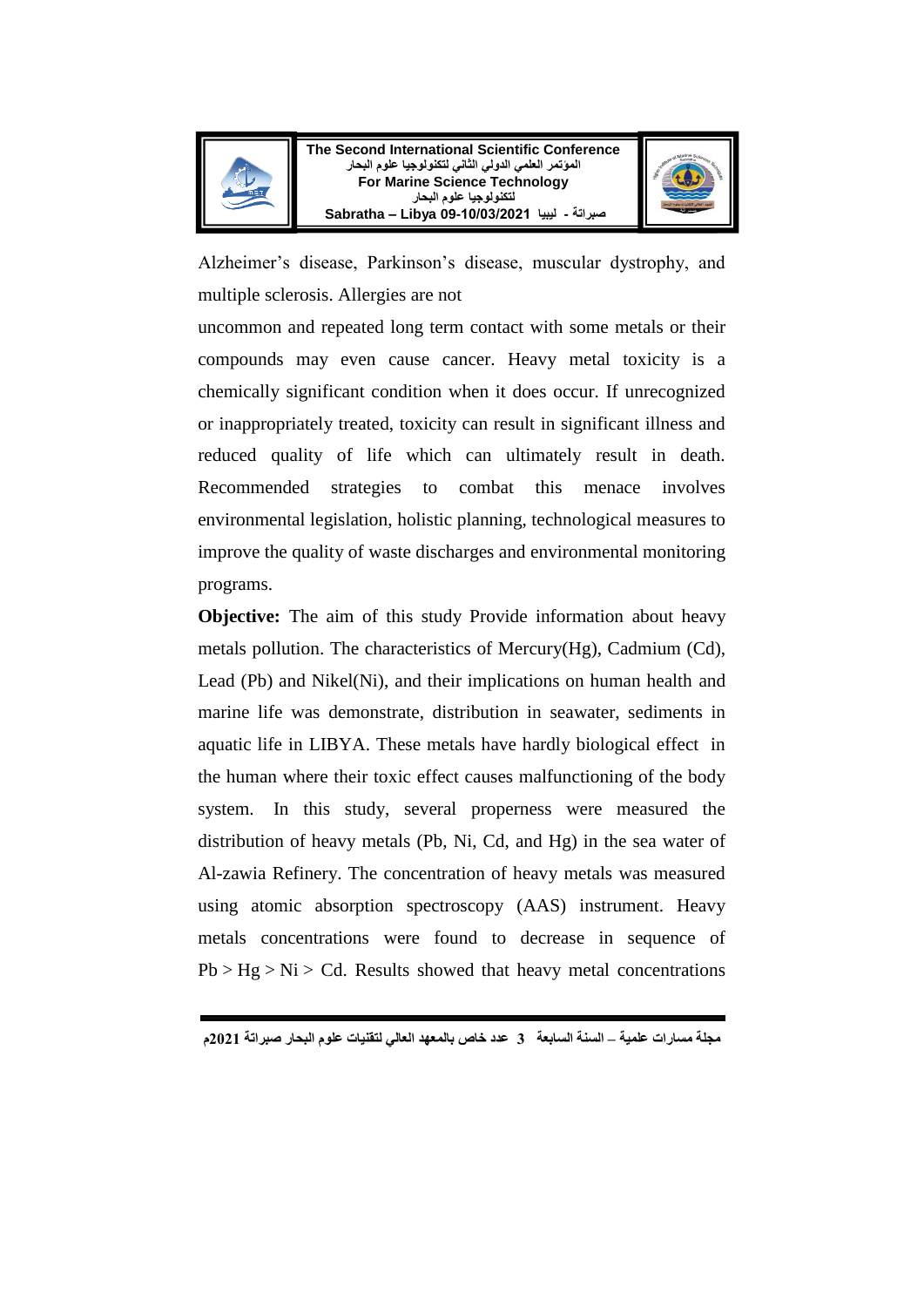



in the marine surface water generally exceed the criteria of international marine water quality. Constant monitoring of the seawater quality is needed to record with a view to minimize the risk of health of the population and the detrimental impacts on the aquatic ecosystem.

## **1.1.EFFECT OF HEVY METALS ON AQUATIC LIFE**

Fish is high in omega-3 and protein that the human body needs to stay healthy. However, potentially dangerous heavy metals are absorbed into the body tissues of fish that are transferred to humans on consumption of this affected fish. Good quality of food for human consumption can only be produced in an environment free from contamination and pollution. Fish are of great economic importance, but are affected immensely by various chemicals including heavy metals directly or indirectly in different ways. Fish, an important source of food for humans is also a key component in many natural food webs. Fats, fat-soluble vitamins and protein is obtained from fish. The high quality protein from fish is better for human health than that in meat and poultry. Fish consists of  $(15 – 24)$ % protein;  $(1 – 3)$ % carbohydrate;  $(0.1 - 22)$ % lipid;  $(0.8 - 2)$ % inorganic substances and  $(66 - 84)$ % water [1]. Each of these is important for human health, growth and intelligence. Fish play an important role as it is an important source of trace minerals and calcium. It also provides calories, nutrients such as fat, vitamins (B complex and D), elements

**مجلة مسارات علمية – السنة السابعة 4 عدد خاص بالمعهد العالي لتقنيات علوم البحار صبراتة 2021م**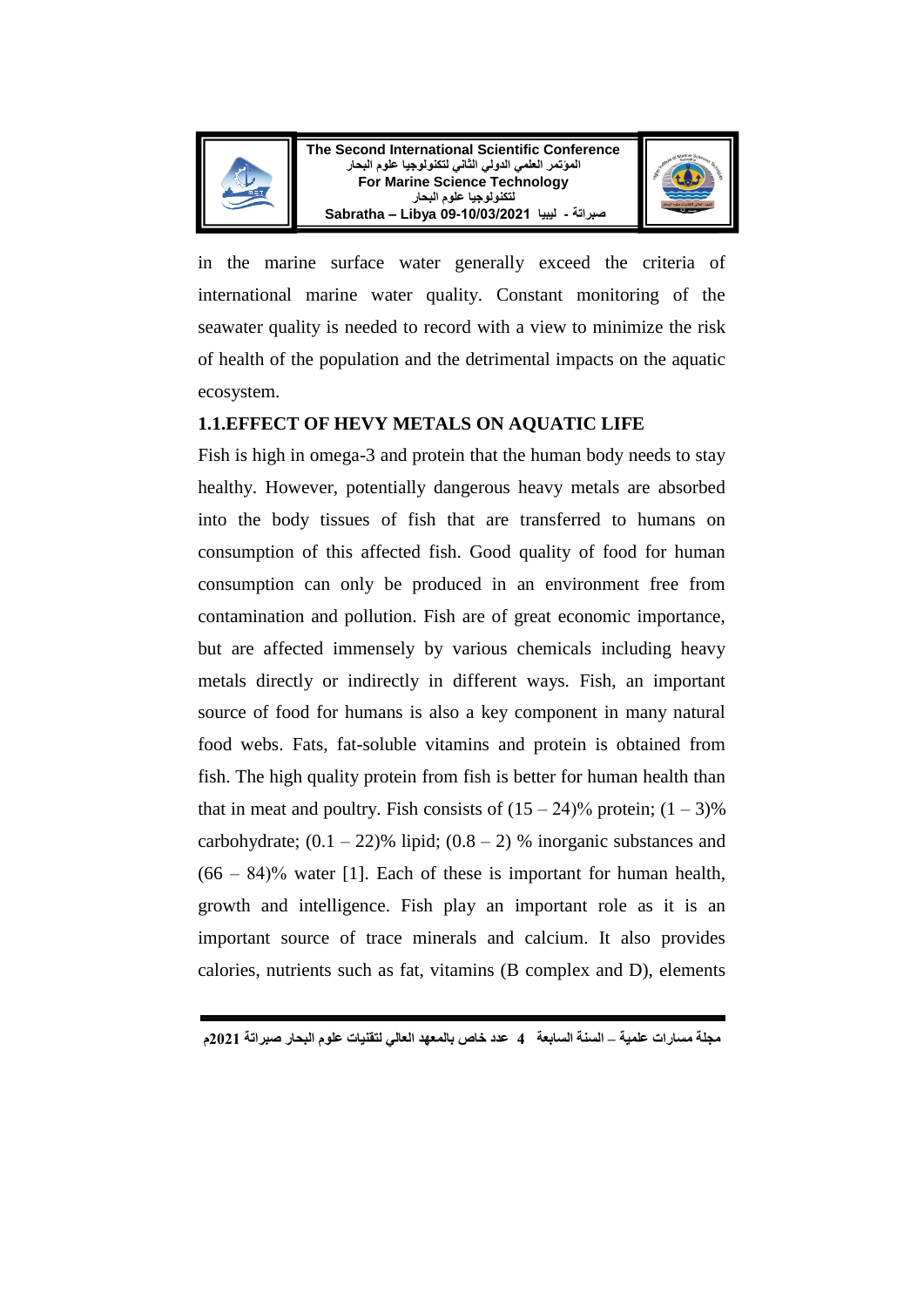



such as, phosphorus, sodium as well as trace elements. Fish may easily absorb pollutants from the ambient water and from their food and then deposit them in the tissue through the effects of bioconcentration and bioaccumulation. In this regard, heavy metals have long been recognized as an important pollutant due to their toxicity and ability to accumulate in marine organisms. Some of the identified toxic metals are arsenic, beryllium, cadmium, chromium, cobalt, tin, zinc, copper, iron, lead, manganese, aluminum, mercury, nickel and selenium [2].

## **1.2. SOURCES OF HEAVY METALS POLLUTION**

Heavy metals differ widely in their chemical properties, and are used extensively in electronics, machines and the artifacts of everyday life as well as in high-tech applications. As a result, they are able to enter into the aquatic environment and food chains of humans and animals from a variety of anthropogenic sources as well as from natural sources [3]. The main sources of contamination include; mining wastes, landfill leaches, municipal wastewater, urban runoff, and industrial waste waters particularly from electroplating, electronic and metal finishing industries. Bradl [10] divided the transport of heavy metals in the marine environment into three parts:

## **1.3.Heavy Metals Diffusion**

Heavy metals are transferred into the atmosphere and are transported by wind over vast distances, depending on their state (gaseous, vapor

**مجلة مسارات علمية – السنة السابعة 5 عدد خاص بالمعهد العالي لتقنيات علوم البحار صبراتة 2021م**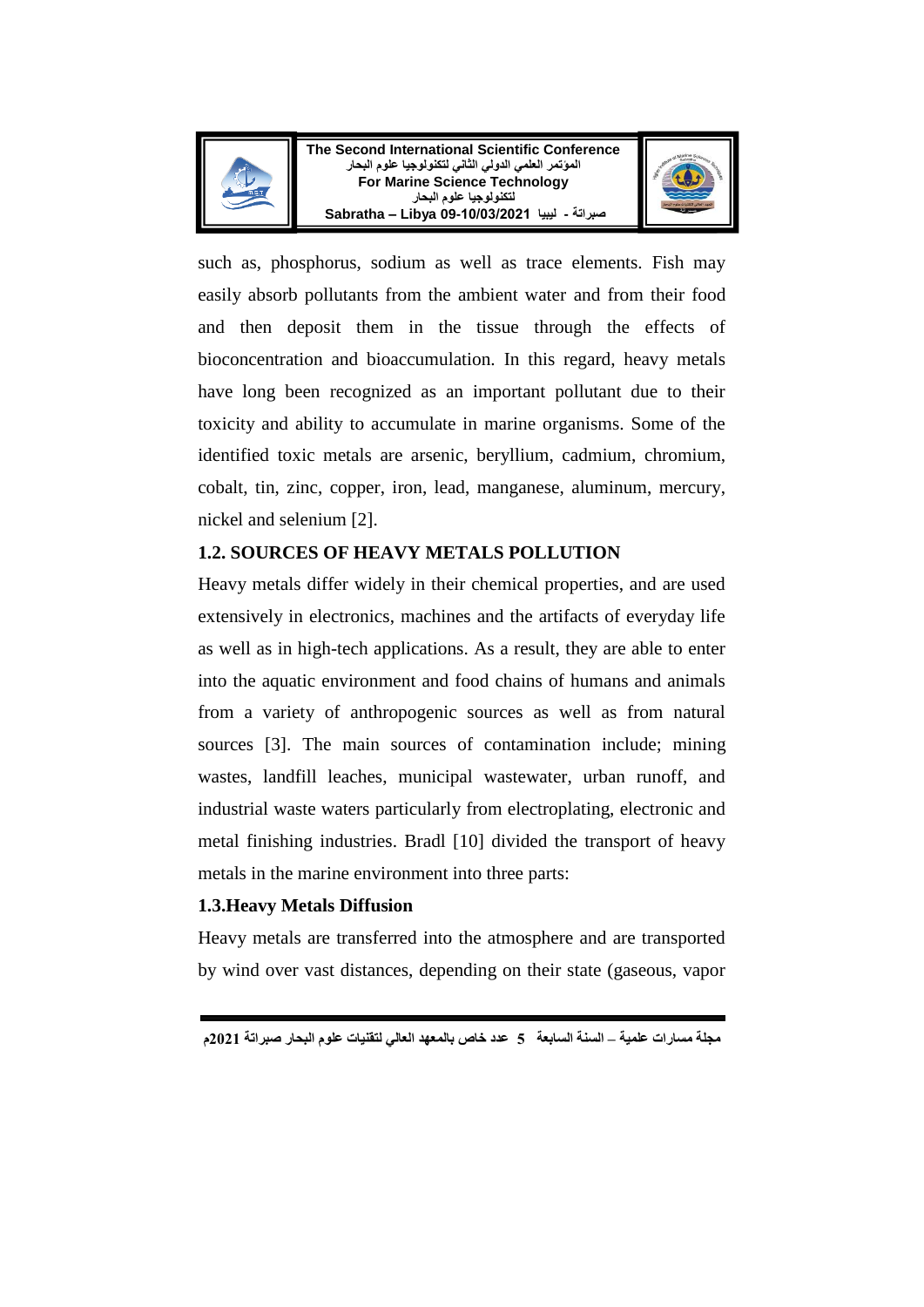



or particulate). The atmosphere is a major route for the transport of heavy metals to the open oceans [11].

Diffusion of metals by living organisms also plays a role in the total transport. Generally, the greater part of metal load emitted into the environment is transported by water.

# .**EFFECTS OF HEAVY METALS ON HUMAN HEALTH**

Heavy metals such as cadmium, mercury, lead, and arsenic pose a number of hazards to humans, these metals are also potent carcinogenic and mutagenic [13]. Heavy metal toxicity can result in damage or reduced mental and central nervous system function, lower energy levels, and damage to blood composition, lungs, kidneys, liver and other vital organs. Long term exposure may result in slowly progressing physical, muscular, and Alzheimer's disease, Parkinson's disease, muscular dystrophy, and multiple sclerosis. Allergies are not uncommon and repeated long term contact with some metals or their compounds may even cause cancer [14].

The contamination chain of heavy metals almost always follows a cyclic order ie. Industry → Atmosphere → Soil → Water → Foods → Humans. Therefore concern about exposures, intakes and absorption of heavy metals by humans are increasing day by day in developing world. In recent years, the pollution of the aquatic environment with heavy metals has become a worldwide problem. Toxic pollutants, such as heavy metals originating from direct atmospheric deposition,

**مجلة مسارات علمية – السنة السابعة 6 عدد خاص بالمعهد العالي لتقنيات علوم البحار صبراتة 2021م**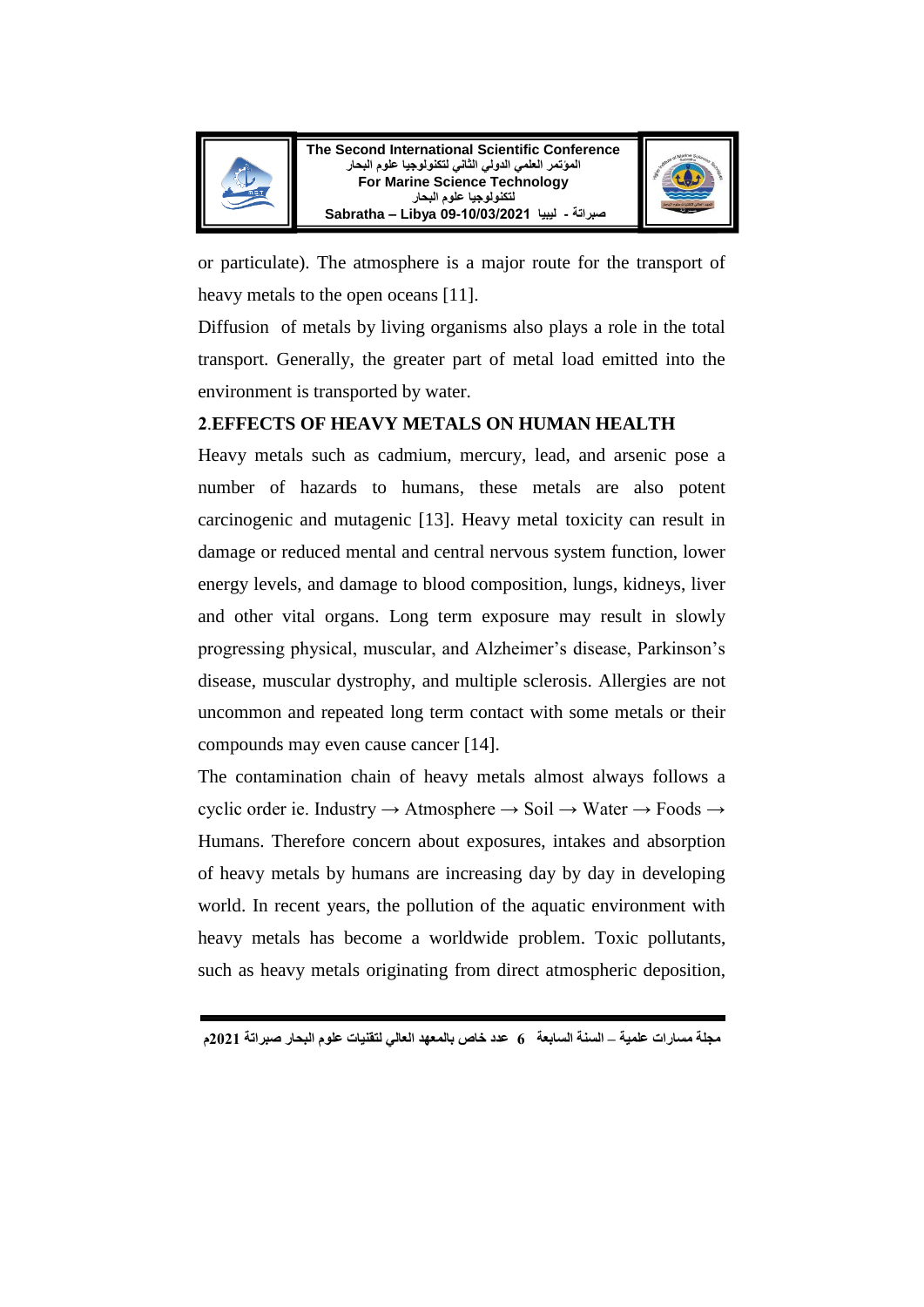



geologic weathering, or through the discharge of industrial waste products deposited in marine sediments as a sink. Due to their potential toxic effect and ability to bioaccumulation in aquatic ecosystems, the investigation of distribution and pollution degree of heavy metals in coastal area has attracted more public concerns recently. The potential sources of heavy metal pollution in the aquatic environment are industrial wastes and mining. To shorten the discharge of trace metals into aquatic system, a number of preventive actions are being applied, but existence of these metals in water system are even found nowadays. Heavy metals including both essential and non-essential elements have ecotoxicological effect to the living organism. Although metabolic activities in organisms necessitates some metals like iron, copper, manganese, zinc etc. but lead, nickel, cadmium, mercury, chromium, arsenic are marked as hazardous due to their toxic nature to the environment. Concentrations of heavy metals in the aquatic ecosystems are generally monitored by analyzing their accumulation in water, sediments, and associated biota. Usually level of accumulated metals in water are found considerably lower than sediment and biota. Marine fishes of the polluted area are acting as a pathway to carry away heavy metals to human beings. However, it is important to assess and track the abundance of these heavy metals in coastal ecosystem.

**مجلة مسارات علمية – السنة السابعة 7 عدد خاص بالمعهد العالي لتقنيات علوم البحار صبراتة 2021م**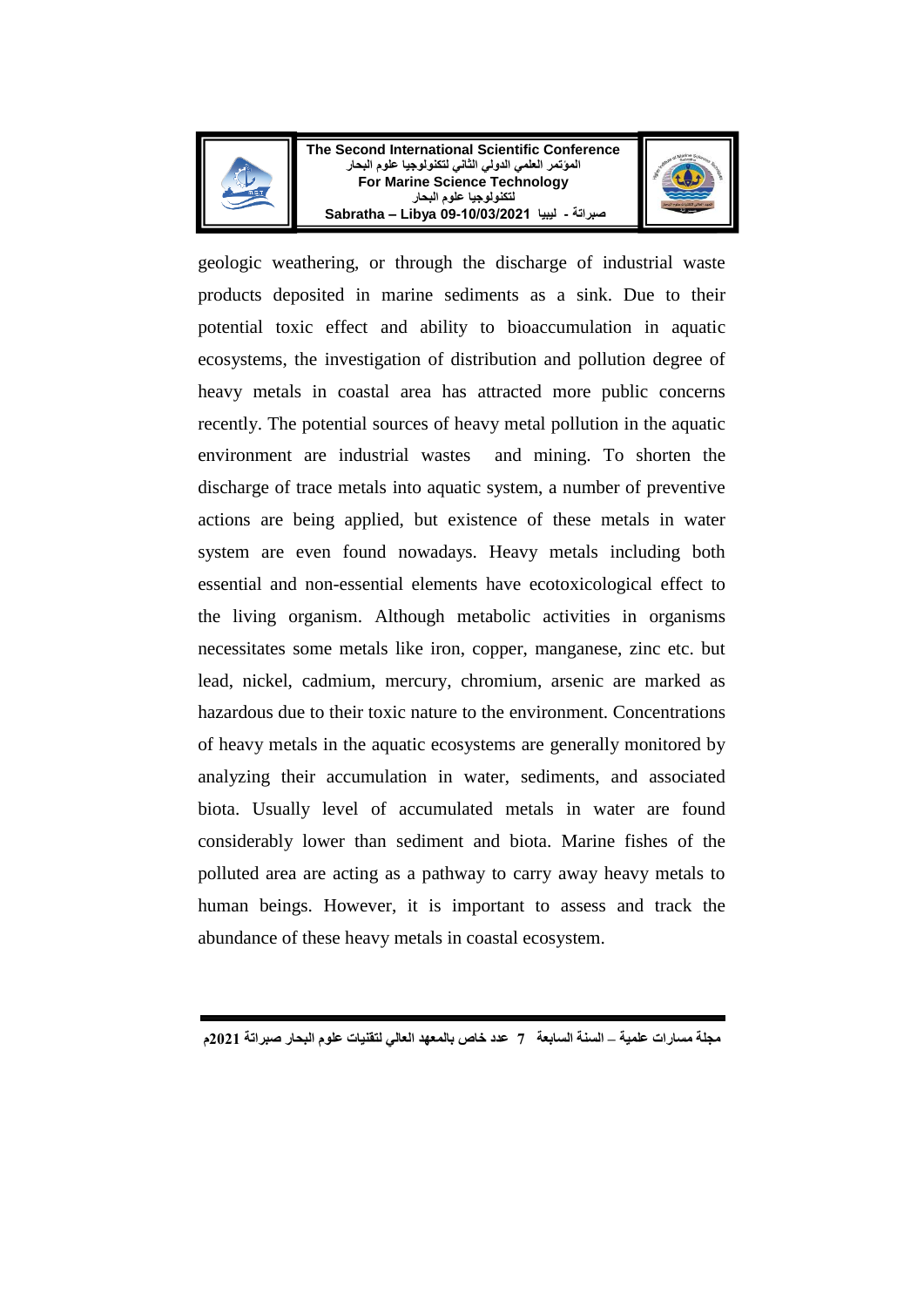

**The Second International Scientific Conference المؤتمر العلمي الدولي الثاني لتكنولوجيا علوم البحار For Marine Science Technology لتكنولوجيا علوم البحار صبراتة - ليبيا 09-10/03/2021 Libya – Sabratha**



## **3.HEAVY METALS REMOVAL**

Many processes for the removal of heavy metals from water and wastewater have been investigated. Coagulation and precipitation are the processes that have been reported to be most effective in the removal of heavy metals. In order to protect the human health, plants, animals, soil and all the compartments of the environment, proper and careful attention should be given to remediation technologies of heavy metals. Most physical and chemical heavy metal remediation technologies require

handling of large amounts of sludge, destroy surrounding ecosystems and are very expensive [19] (Figure 1). Biochemical detection method is also developed at a rapid rate, in which, enzyme inhibition method, immunoassay method and biochemical sensor applications are particularly prominent. Compared with traditional methods, biochemical detection method is more convenient, fast and economical, and is more suitable for instant detection of heavy metal ions on site. In recent years, there are more and more studies combining biochemical detection technology with intelligent systems, which also provides a great possibility for online monitoring on heavy metal environment. Nevertheless, along with the unceasing change of water environmental pollutants on a globe scale, the detection methods on heavy metal pollution in water environment need to be continuously updated to meet the practical application need in

**مجلة مسارات علمية – السنة السابعة 8 عدد خاص بالمعهد العالي لتقنيات علوم البحار صبراتة 2021م**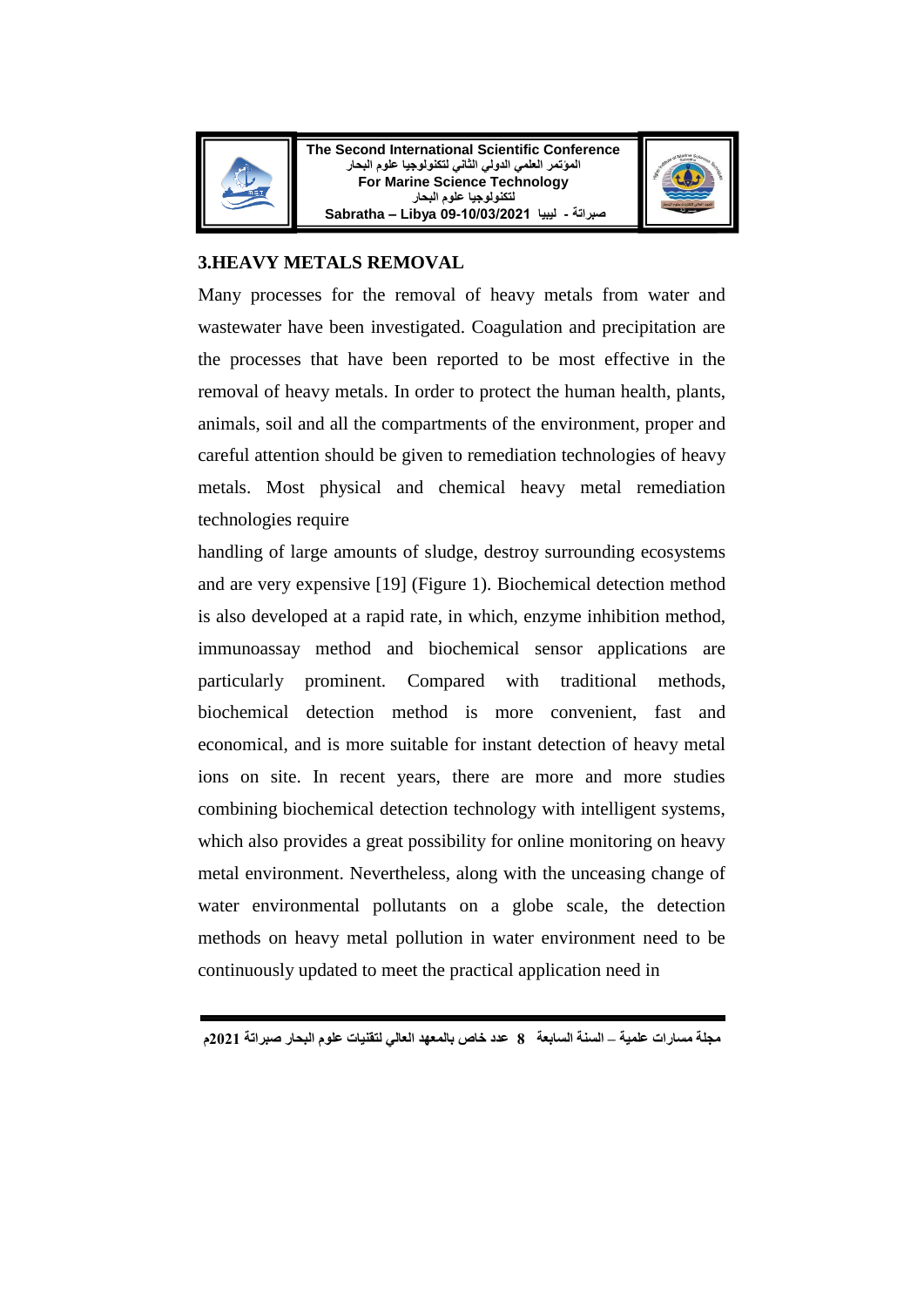



contemporary scientific research and detection[5].



Figure 1. Mechanisms of heavy metals removal [20].

## **4. MATERIALS AND METHOD**

# **4.1.Study site**

All the study samples were taken from the beach opposite the Zawiya refinery and at various distances, Figure 2 shows the location of the study on Google map.

**مجلة مسارات علمية – السنة السابعة 9 عدد خاص بالمعهد العالي لتقنيات علوم البحار صبراتة 2021م**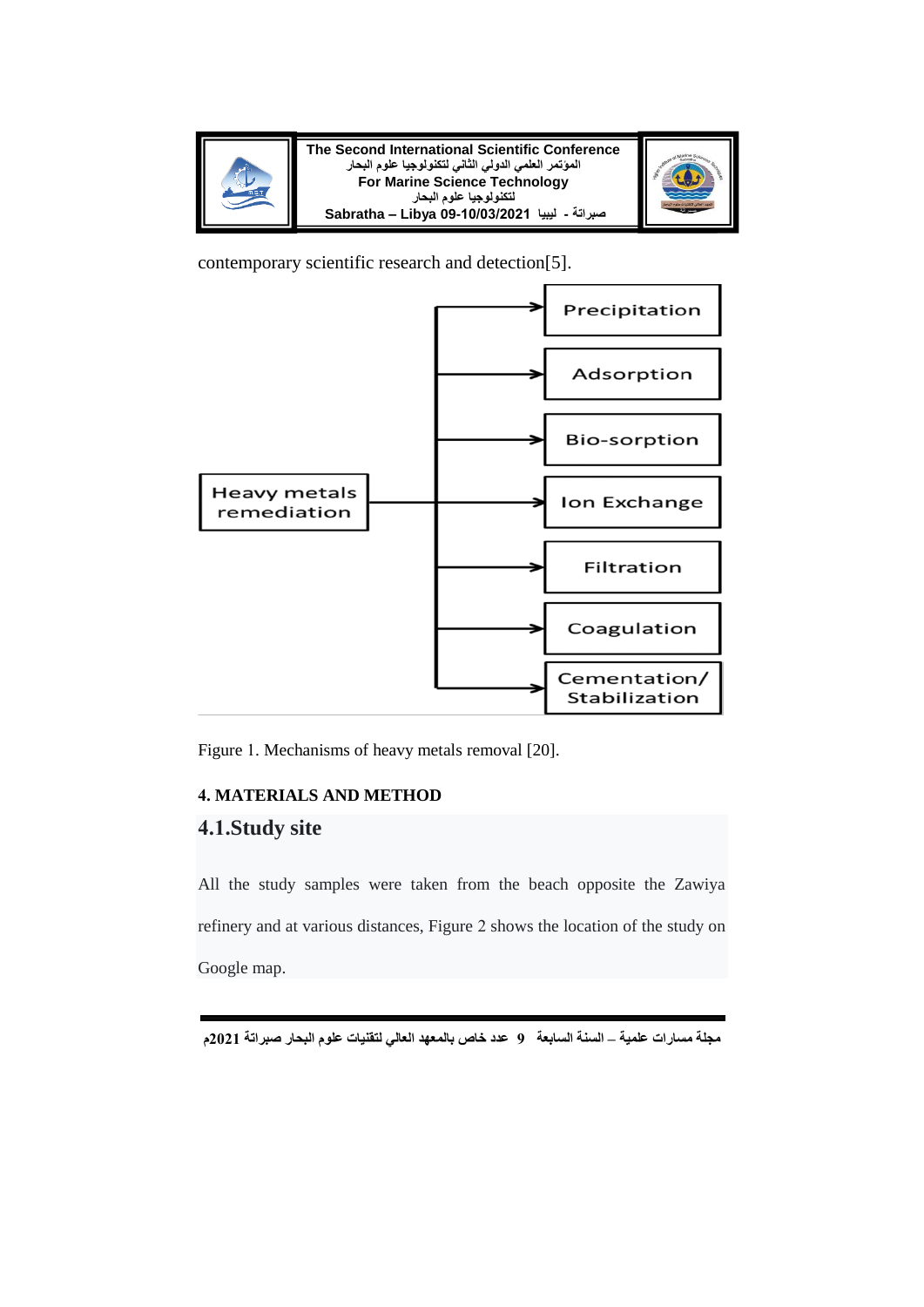



Figure: 2 shows the location of the study site.



**مجلة مسارات علمية – السنة السابعة 10 عدد خاص بالمعهد العالي لتقنيات علوم البحار صبراتة 2021م**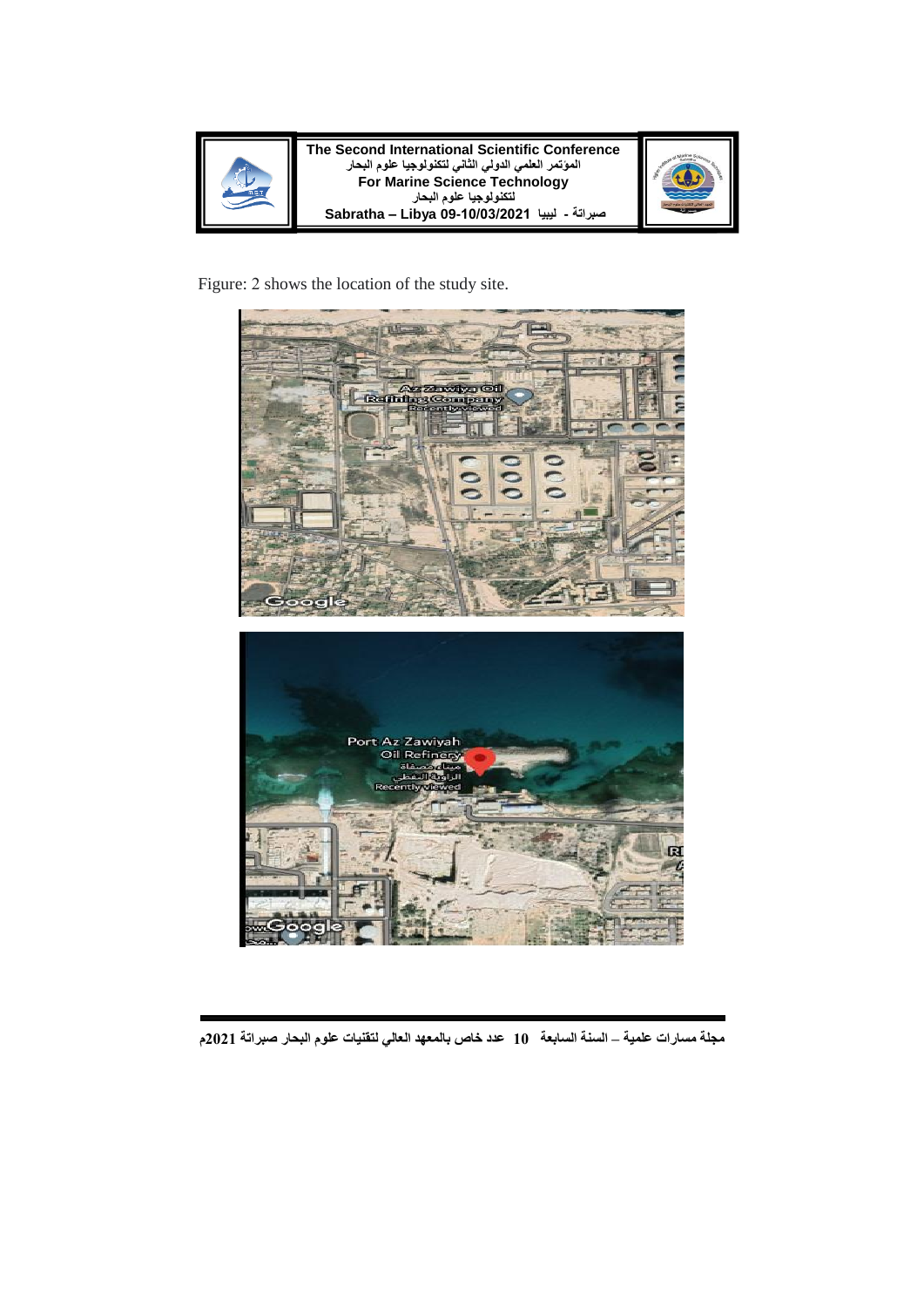



#### **4.2.Sample collection method:**

All the water samples were collected by the method of the samples collected and placed in bottles containing polyethylene with a capacity of 1 liter with screw caps of the same material, and they were placed in basins containing concentrated nitric acid for a period of 24 hours, then they were washed with distilled water twice, then were immersed in a mixture of Nitric acid and concentrated hydrochloric acid in a ratio of 1: 2, then washed well and several times with distilled water, and then each sample was filtered using filter paper with a diameter of  $0.25 \mu m$ , and two drops of concentrated nitric acid were added to it to adjust the acidity (PH), where it was less than 2, The samples were then sealed well. Then the samples were placed in an ice container to maintain the temperature of the samples at 4 degrees Celsius, and then they were transported to the laboratory, where they were placed in a refrigerator at a temperature of 4 degrees Celsius.

#### 4.3. Steps of the experiment

After collecting and preserving samples, they were analyzed in the laboratories of the Libyan Oil Institute in Tripoli. Where the concentration of heavy elements in the samples was measured by the atomic absorption device, except for mercury, whose concentration was measured by the mercury analyzer, and the experiment steps were as follows:

 - Preparation of standard solutions of heavy elements using the dilution law:  $(M_1V_1) = (M_2V_2)$ 

**مجلة مسارات علمية – السنة السابعة 11 عدد خاص بالمعهد العالي لتقنيات علوم البحار صبراتة 2021م**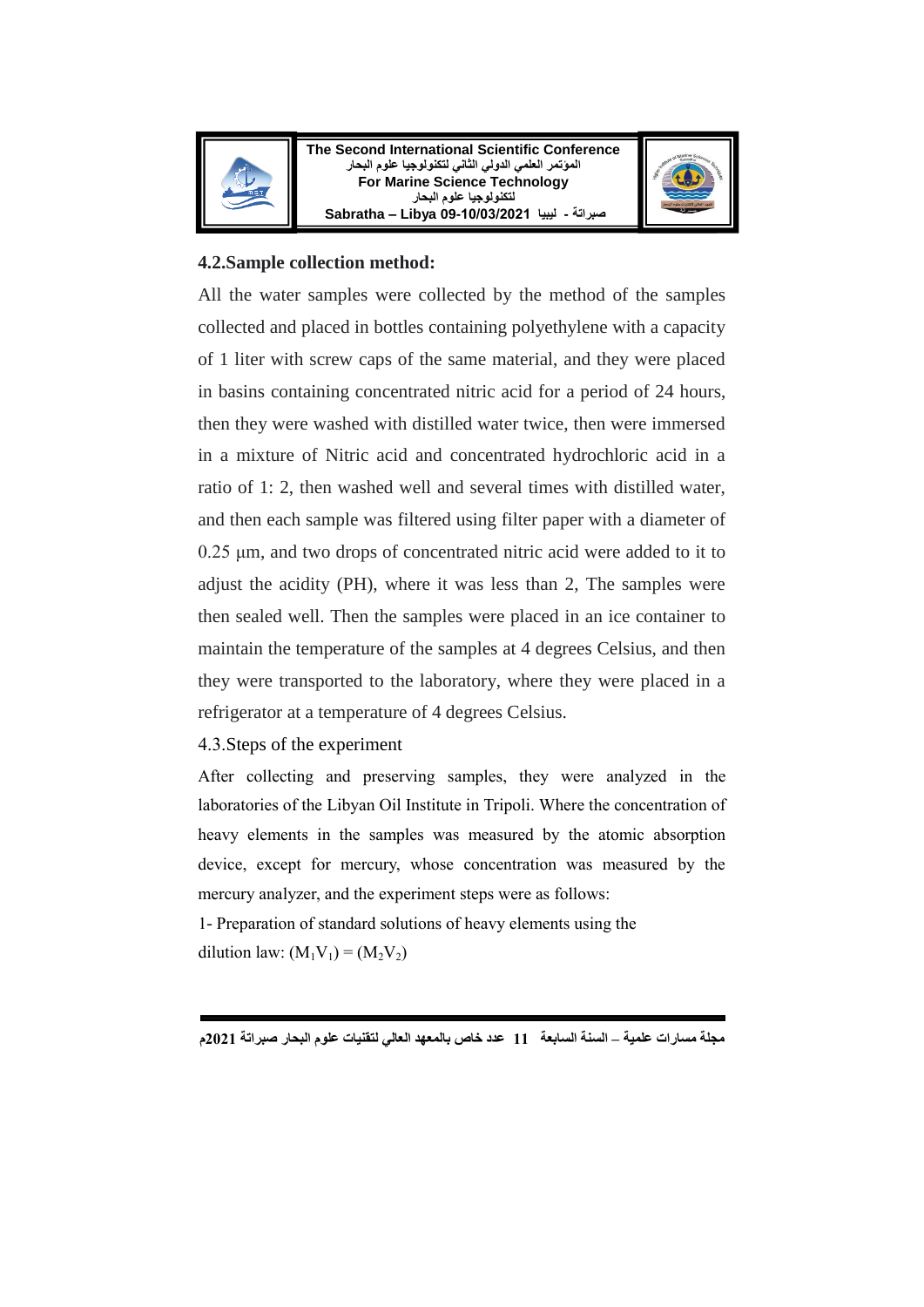



Where:  $(M_1V_1)$  is the initial concentration and volume of samples;

and  $(M_2 V_2)$  is the final volume and concentration of samples.

- Preparing samples of heavy elements for measurement:

All samples were injected directly into the lead, cadmium and nickel

atomic absorber. As for the element nickel, it was injected into a

mercury analyzer. The results are as shown in Table 1.

## **4.4.. Description of study area**

For surface water sampling, 7 sampling points were chosen at the coast of marine

These sites were chosen, because they receive considerable namounts of waste water from industrial areas as well as from ship. The details of concentration values of sampling are shown in Table 1.

| <b>Sample ID</b> | pb   | Ni   | cd    | Hg   |
|------------------|------|------|-------|------|
|                  | 0.63 | 0.57 | 0.076 | 0.17 |
| 2                | 0.61 | 0.61 | 0.074 | 0.18 |
| $\mathcal{R}$    | 0.73 | 0.65 | 0.075 | 0.19 |
| 4                | 0.75 | 0.69 | 0.075 | 0.15 |
| 5                | 0.77 | 0.71 | 0.074 | 0.33 |
| 6                | 0.71 |      | 0.076 | 0.57 |
|                  | 0.71 | 0.92 | 0.076 | 0.57 |
|                  |      |      |       |      |

Table 1: Concentration of heavy metals in water samples.

## **. R ESULTS AND DISCUSSION**

## **5.1. Determination of heavy metals in sediments**

regulates the concentration of dissolved metals in the sea water. Concentration of heavy metals in the water sample of the beach opposite the Al-zawia Refinary in Figure 2 which reflects the order of

**مجلة مسارات علمية – السنة السابعة 12 عدد خاص بالمعهد العالي لتقنيات علوم البحار صبراتة 2021م**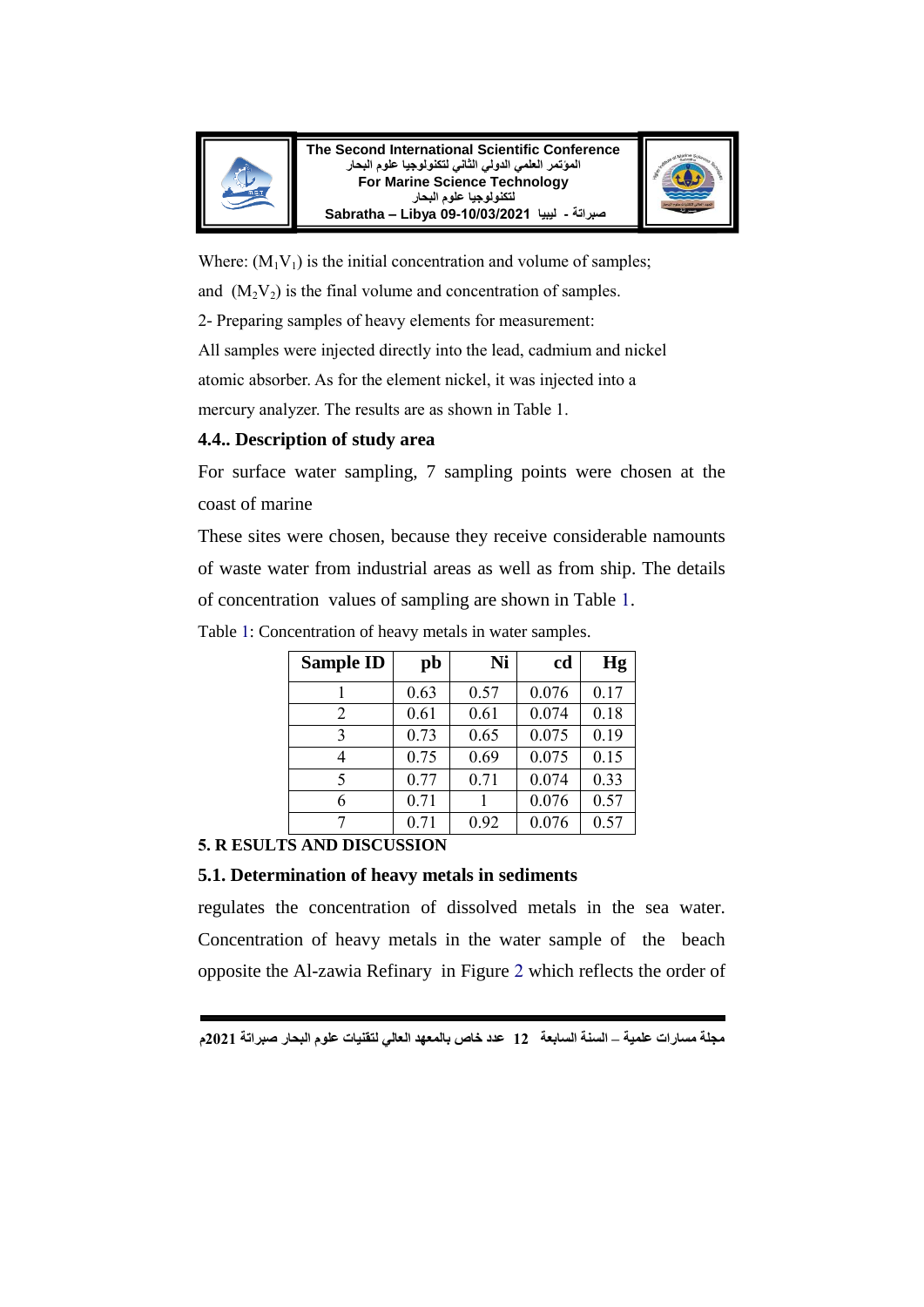



metal concentration of the present study as follows:  $Pb > Hg > Ni$ Cd. The average concentration of Pb, Hg, Ni, and Cd, in the water of near of the beach opposite the Al-zawia Refinary shown in Figure which are 0.701 mg/L, 0.308 mg/L, 0.735 mg/L, 0.064 mg/L, , respectively, Whereas maximum limits of these metals permissible in drinking water recommended by WHO/FEPA are, pb, 0.16 μg/L, and Cd= 0.003 μg/L . Cadmium naturally exists in Soil and rocks of some extend. Besides, anthropogenic activities like unsafe use and handling of Ni–Cd batteries, industrial activities, waste treatment plant, as well as agricultural fertilizer are the source of cadmium load to the sea . Residual discharge of produce water from gas processing plant, metallurgical activities (Ship breaking) and also other industrial activities are responsible for increase in cadmium.



**مجلة مسارات علمية – السنة السابعة 13 عدد خاص بالمعهد العالي لتقنيات علوم البحار صبراتة 2021م**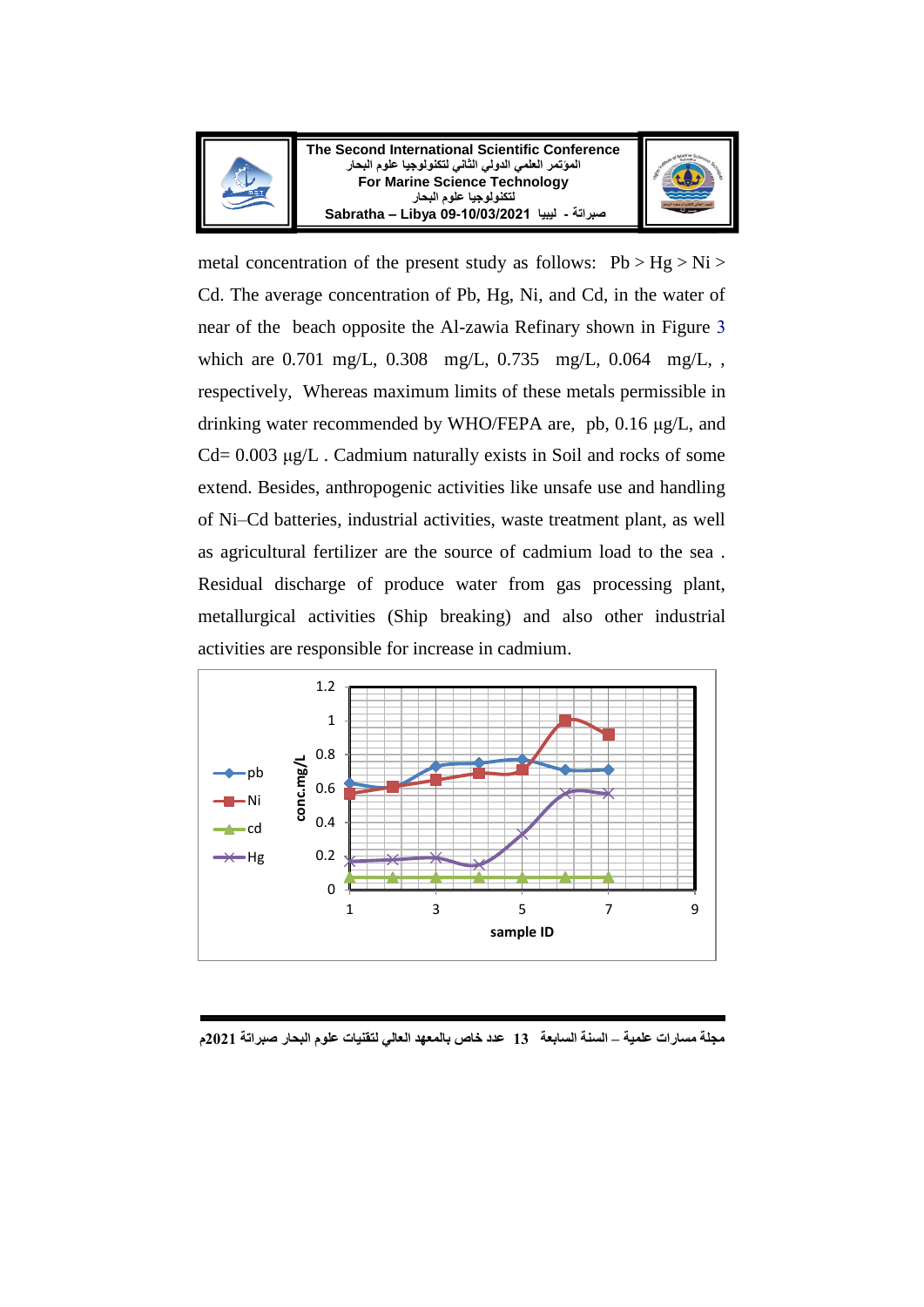

Figure3 and 4: measured concentration of heavy metals in different water samples.

## **5.2. Pollution assessment**

Due to consequences of variations in analytical procedures between studies and the presence of an unknown natural background in the water, it is difficult to make an overall assessment of the degree of metal contamination.

## **5.2.1. Density**

Density of water is greatly affected by temperature compared to salinity. Average density of sea water was found 1.02 g/mL that is slightly lower than world average value that is 1.025 g/mL.

# **5.2.2. Total dissolved solids**

Total dissolved solids (TDS) is the measure of extent of solid materials dissolved in water. If the TDS level is high, especially due to dissolved salts, many forms of aquatic life are affected. The salts act to dehydrate the skin of animals.

**مجلة مسارات علمية – السنة السابعة 14 عدد خاص بالمعهد العالي لتقنيات علوم البحار صبراتة 2021م**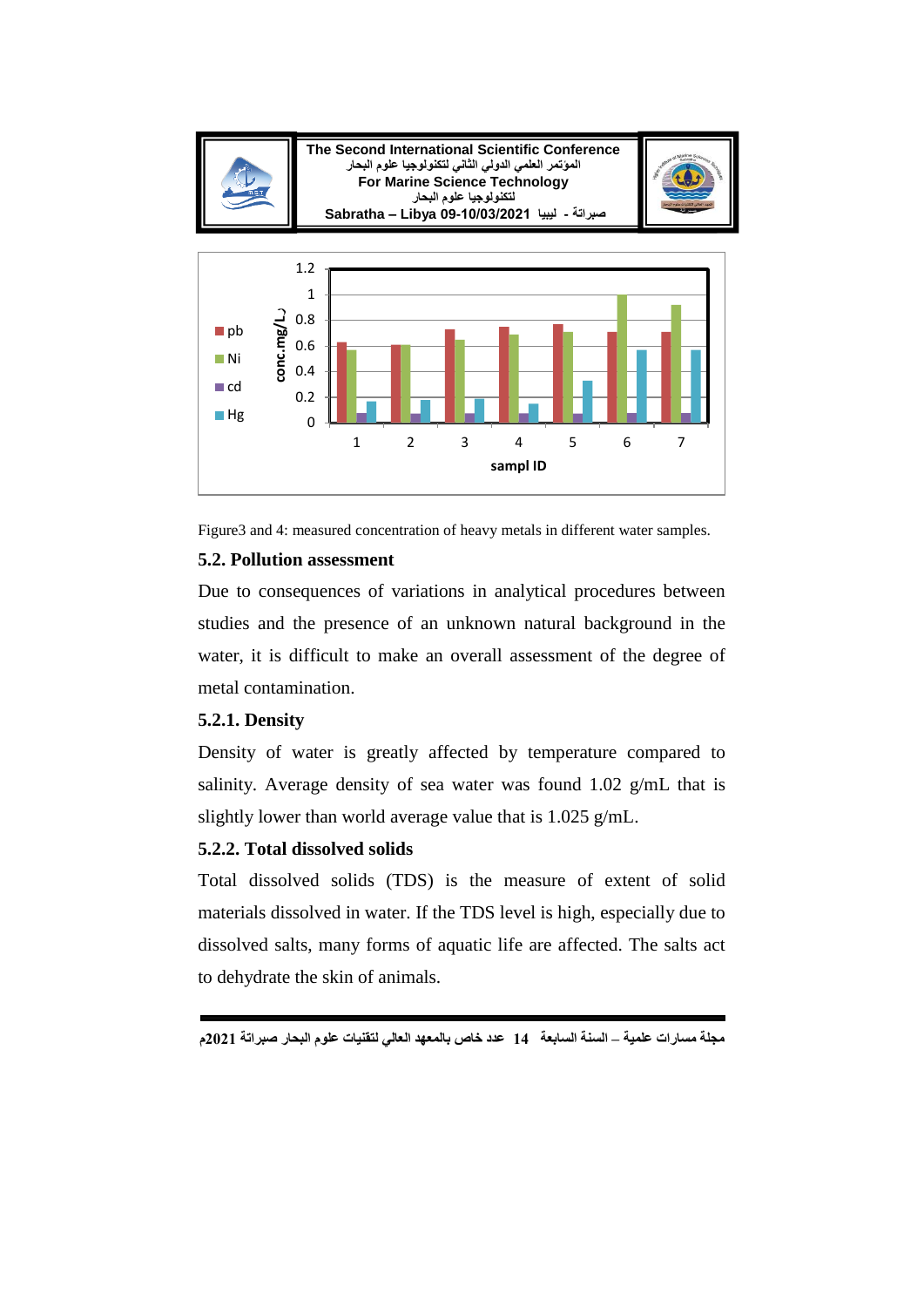



## **5.2.3. Temperature**

Temperature plays an important role in water. It affects the rate of chemical reactions, the metabolic rates of organisms, as well as the distribution of aquatic organisms throughout aquatic system. The temperatures determine the solubility of dissolved oxygen (DO) in water. There were significant differences in the temperature of water over the study period. The water temperature generally ranged from 22.5 to 30.5°C.

## **5.2.4. Dissolved oxygen**

Oxygen in water is measured as DO. Oxygen enters the water through photosynthesis in aquatic plants or from the transfer of oxygen between the air and water (waves, turbulence, currents, etc.). Fastmoving water, lower temperature, and lower salinity all result in the availability of more DO. WHO (1993) recommended a concentration of DO of 5 mg/l or above.

# **5.2.5. Electric conductivity**

Electric conductivity (EC) is an indication of the amount of salts dissolved in water. It is also defined as the amount of ions (positive and negative) in water, and the water's ability to pass an electrical current. Electrical conductivity is a useful indicator of the salinity, total salt content in a water sample.

# **5.2.6. Acidity (pH)**

Many chemical and biological processes in the water are affected by

**مجلة مسارات علمية – السنة السابعة 15 عدد خاص بالمعهد العالي لتقنيات علوم البحار صبراتة 2021م**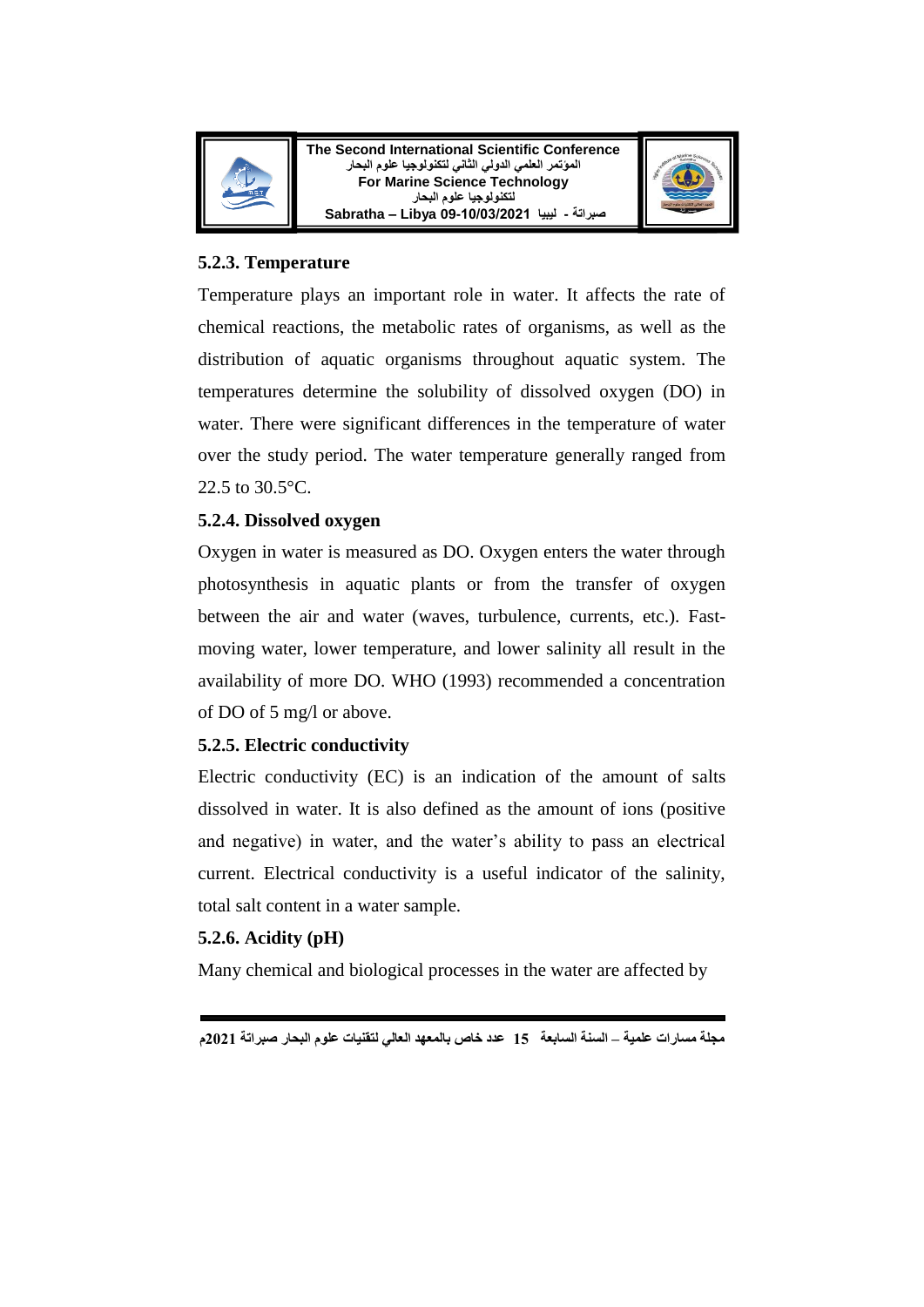



lower pH value. A pH reading below 6.5 generally considered as being acidic may cause problems of heavy metal toxicity.

## **5.2.7. Salinity**

On average, seawater in the world's oceans has a salinity of about (0.035 g/mL) [22]. Seawater is not uniformly saline throughout the world, as mixing occurs with fresh water run-off from river mouths or near melting glaciers, as a result seawater can be substantially less saline.

# **CONCLUSION**

From the present study, it was observed that the accumulation of heavy metals is found to be high in the surface water of the beach opposite the Al-zawia Refinary mainly due to the land-based activities in general. Most attention should be given to control industrial discharge input into the coastal environment, especially discharge from gas production plant and ship breaking yard plays important role in water quality

parameters studied in this research. In the near future, management practices and Government policy should be employed for regulating contamination of the beach opposite the Al-zawia Refinary controlling effluent discharge from nearby industries which is required to protect the marine ecosystem.

**مجلة مسارات علمية – السنة السابعة 16 عدد خاص بالمعهد العالي لتقنيات علوم البحار صبراتة 2021م**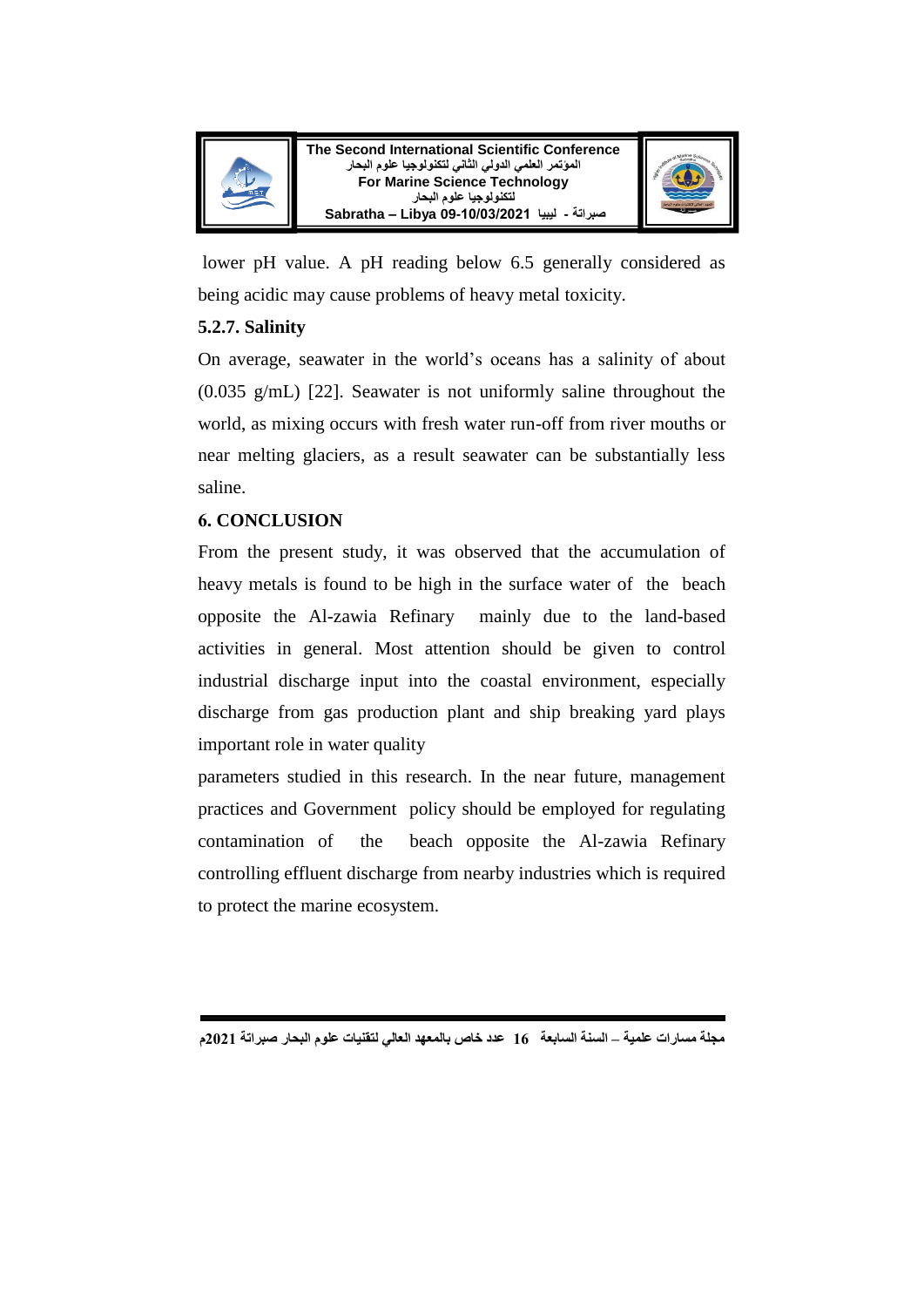

**The Second International Scientific Conference المؤتمر العلمي الدولي الثاني لتكنولوجيا علوم البحار For Marine Science Technology لتكنولوجيا علوم البحار صبراتة - ليبيا 09-10/03/2021 Libya – Sabratha**



#### **7.RECOMMENDATIONS**

The presence of heavy metals in aquatic ecosystems is a threat not only to the inhabitants of the ecosystems but also to the well-being of humans. To combat this menace, the following measures are suggested:

Environmental legislation: Environmental laws should be enforced to ensure that the aquatic environments are protected from exposure to toxic substances and from the risk associated with the use of chemicals.

**2.** Anthropogenic activities should be regulated to ensure that heavy metals are net released into aquatic environments (either directly or indirectly).

**3.** Holistic Resource Planning; This approach should ensure that relationships among land use, development, water flow, water quality, and aquatic ecosystems are considered prior to any land use designation. Technological measures to improve the quality of waste discharges and to lower both water demands and effluent loading should be implemented in response to environmental and water use concerns.

Environmental monitoring programs should be set up and implemented to monitor chemicals in water, sediment, and organisms which would help to identify potential ecosystem problems and to track existing problems.

**5.** Compensatory measures such as fish hatchery operation can produce young fishes that heavy metals contaminated habitats can no longer produce, and;

Environmental sustainability education needs to be incorporated into the curricula of schools and universities, while awareness creation on environmental pollution needs to be given the seriousness it deserves.

**مجلة مسارات علمية – السنة السابعة 17 عدد خاص بالمعهد العالي لتقنيات علوم البحار صبراتة 2021م**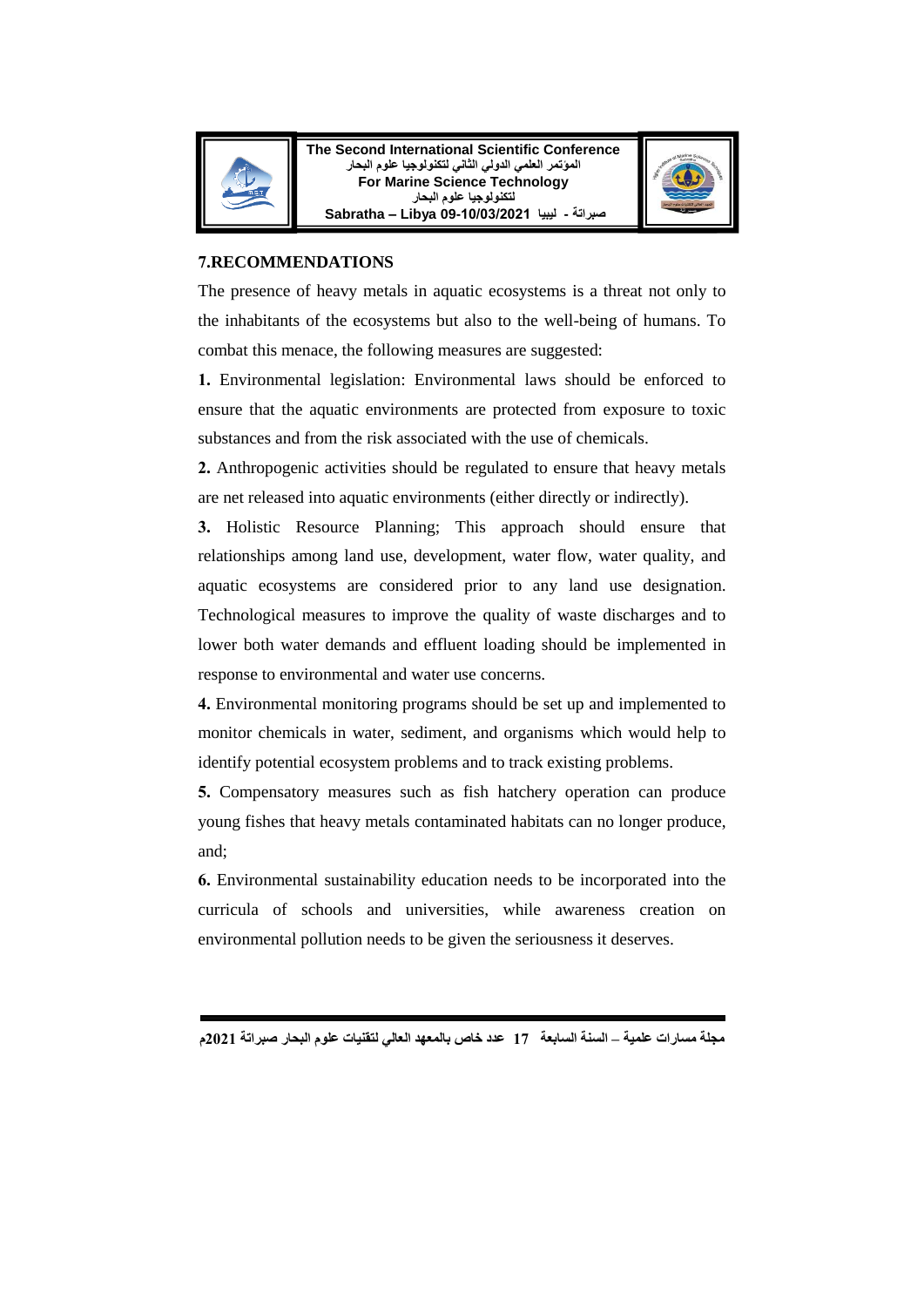



#### **REFERENCES**

**1-** "Heavy metals distribution and contamination in surface water of the Bay of Bengal coast", M.R. Hasan1§, M.Z.H. Khan1§\*, M. Khan2, S. Aktar2, M. Rahman2, F. Hossain2 and A.S.M.M. Hasan3, Hasan et al., Cogent Environmental Science (2016), 2: 1140001.

 **-** "Heavy Metal Concentration of Sea Water and Marine Organisms in

Ennore Creek, Southeast Coast of India", C. Suresh Kumara\*, M. Jaikumarb,

Robin R.S.c, P. Karthikeyanc, C. Saravana Kumard., The Journal of Toxicology and Health. Photon 103 (2013) 192-201.

**3-** "Heavy Metal Impact On Aquatic Life And Human Health An Over View" ,Dr. Alkesh I. Shah.

 **-** "Environmental Contamination by Heavy Metals" ,Vhahangwele Masindi and Khathutshelo L. Muedi.

 **-** Advances in the Effect of Heavy Metals in Aquatic Environment on the Health Risks for Bone,Li Jun-Jie1, Pang Li-Na1,\*, Wu Shan2, Zeng Meng-Da1, IOP Conf. Series: Earth and Environmental Science 186 (2018) 012057.

 **-** "Heavy Metals Contamination in Fish: Effects on Human Health", Isangedighi Asuquo Isangedighi, Gift Samuel David\*, Journal of Aquatic Science and Marine Biology, Volume 2, Issue 4, 2019, PP 7-12

7- "Heavy Meatls Pollution And It's, Effect On Environment And Human Health ",\*Vani Sharma and Padma Singh, Vol. 6, Issue, 12, pp. 7752-7755, December, 2015

**مجلة مسارات علمية – السنة السابعة 18 عدد خاص بالمعهد العالي لتقنيات علوم البحار صبراتة 2021م**